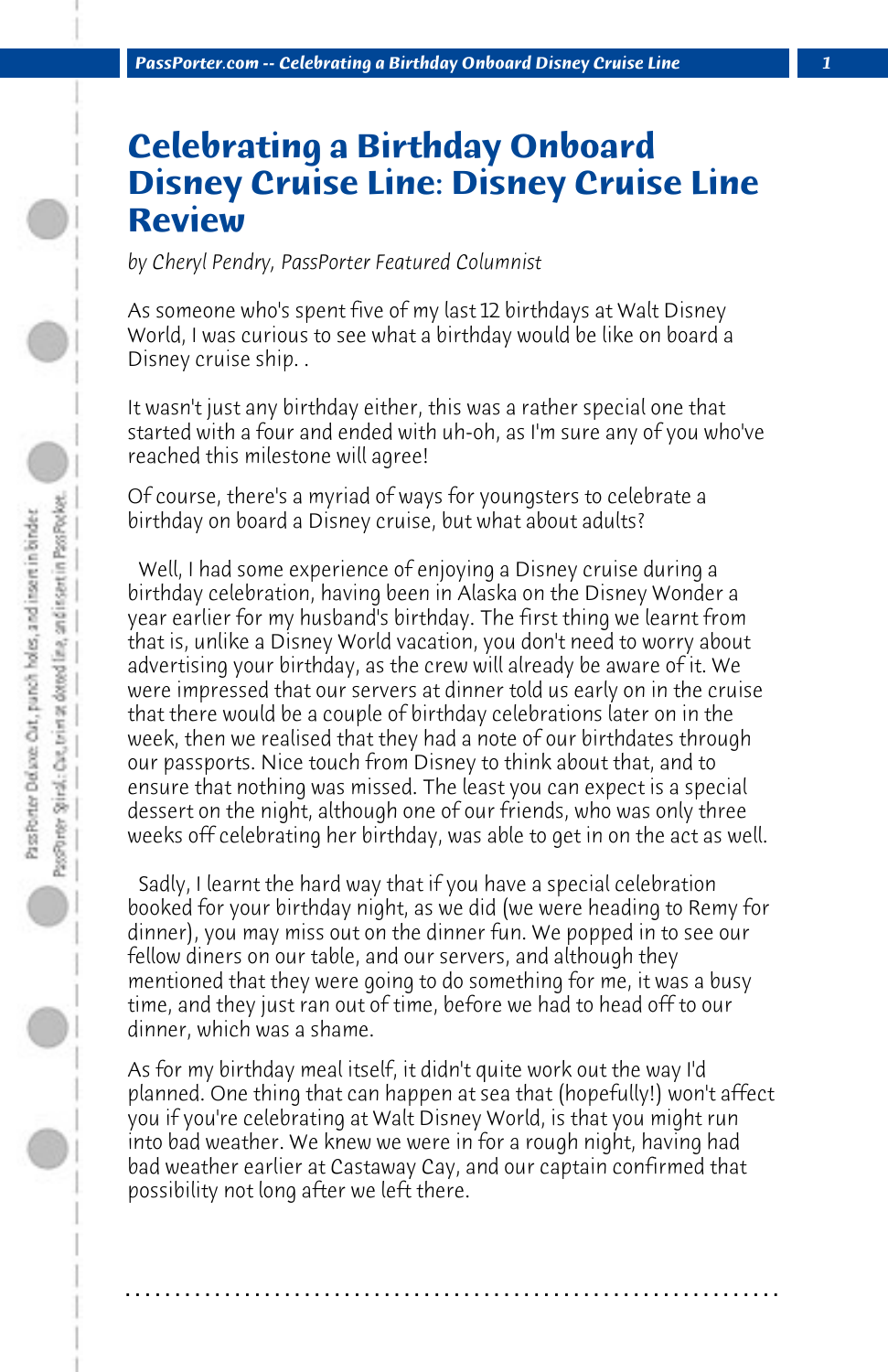We made it through most of the meal alright, although by the time we got to the cheese options, I was feeling the movement. Sadly, by the time, they brought out a special plate for me, with a birthday message on it, I really was at the stage where I almost couldn't have cared less. All I was concentrating on was trying not to feel any worse. That's certainly something I hadn't counted on when we booked the trip, and I have to be honest, it does put me off cruising on future birthdays again.

 The rest of the day was a little more magical, even if our original plans to have a massage in the cabanas at Serenity Bay on Castaway Cay were foiled by the weather. Of course, Disney came through, offering us the opportunity to have our couples massage back on board, something we willingly took up.

 There was also some unexpected magic, starting with a beautiful sunrise, which was just wonderful to see, but better was to come. It was almost as if Disney knew it was a big celebration for me, as we were in Senses Spa, when we heard Crew Members asking, "Is that the Dream?" and, sure enough, it was! Seeing her cruise alongside us was a truly magical moment, and one I will cherish for a long time to come. Sometimes the best moments are the ones you don't plan, and that was very much my experience on this birthday.

 Something that I didn't realise before I boarded the Fantasy for my birthday cruise is that the Disney Cruise Line offer birthday buttons. It's not something I've seen advertised, and I only found out about it by accident, as I happened to mention it at Guest Services, and surprised, I was asked "haven't you got a birthday button?" It was just as fun as having one of these at Walt Disney World, with people randomly wishing you a happy birthday, and of course if you want to see the characters, and I certainly do, as I'm just a big kid at heart, they have a field day with you.

 I got some wonderful interaction with them, although sadly, as it was the last day of the cruise, the official photos had stopped by the afternoon, so we don't have the greatest record of those memories. I just wish I'd known about the birthday buttons earlier on in the cruise, as I know some of the characters we encountered would've had a real ball with them.

 If I celebrated another birthday on a Disney cruise, there are a couple of things I'd do differently. Firstly, I'd try to find a cruise where my birthday doesn't fall on the last night. While it's nice to have it to look forward to, I missed not having the photographers out, and the last night is hectic, which means you're rushing around, and can't enjoy your day as much as perhaps you'd like. I'd definitely pick up a birthday

**. . . . . . . . . . . . . . . . . . . . . . . . . . . . . . . . . . . . . . . . . . . . . . . . . . . . . . . . . . . . . . . . . .**